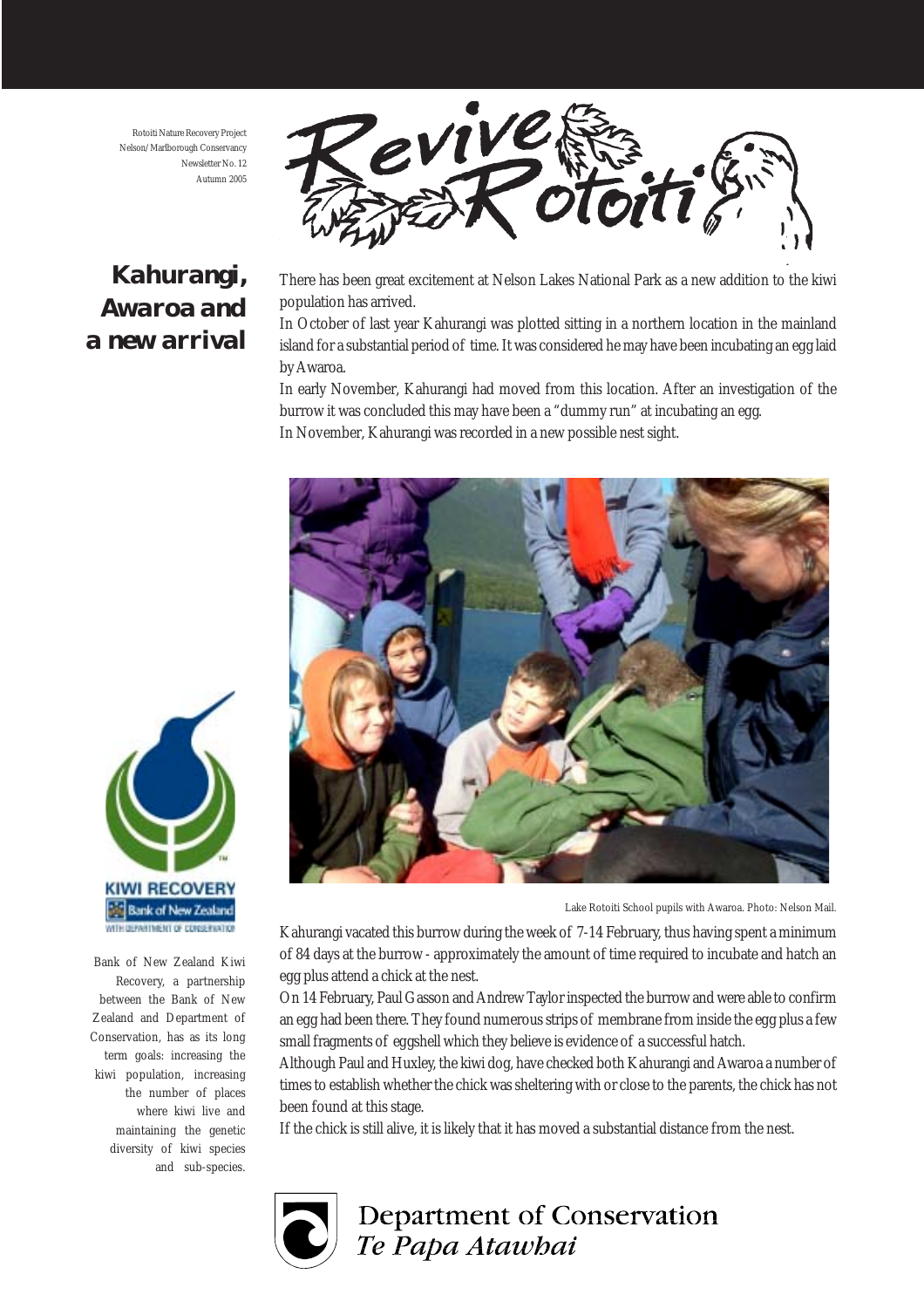*Great Spotted kiwi transfer anniversary and annual health checks*

May 2005 marks a full year since nine kiwi were transferred to the Rotoiti Nature Recovery Project as part of Bank of New Zealand Kiwi Recovery. The RNRP team is extremely pleased with the overall results so far. The annual transmitter changes and general health checks this May progressed well. Seven radio-tagged birds - four males and three females were recaptured and their weight and general condition checked. Unfortunately two kiwi, Tata and



Dale Clare (left) and Joseph Walker (right) of the BNZ's Blenheim branch with Massey Uiversity vet Jenny Youl holding Rameka.

Wainui, had lost their transmitters and were not able to be located using radio telemetry. Finding these birds and, if possible the chick, are challenges the RNRP team are confident they will be able to meet in the near future.

All four males have gained weight in the year since their release into the recovery area. Kahurangi has made a 175g weight gain, from 2450g to 2625g, Onetahua has gained 230g in weight, from 2170g to 2400g, Takaka has gained 200g in weight, from 2150g to 2350g and Te Matau has made a 440g weight gain, from 2610g to 3050g.

Of the females, Awaroa has remained the same weight, 3200g, while Rameka has gained 80g in weight, from 3120g to 3200g and Tai Tapu has had a minor weight loss, losing 170g, from 3620g to 3450g.

The catching team was particularly pleased to find an original pair, Te Matau and Tai Tapu, sheltering together in a hollow log. These two kiwi had been mates when they were caught at Gouland Downs so it was fantastic to find them still together a year on.

Moving the great spotted kiwi to Rotoiti was experimental and it was not certain how the kiwi would respond. That the kiwi have all stayed in the RNRP area, that they are all in good condition and that a chick was bred in the first year are all encouraging indications a breeding kiwi population can establish at Rotoiti.

### *Mohua*

For most of the past year Mohua, has been at Massey University's New Zealand Wildlife Health Centre where she has made a good recovery from the bill injury she sustained last year while being



 Massey University wildlife vet Clare Green with Mohua. Photo supplied by Massey University.

transported from Gouland Downs to Rotoiti.

It was recently decided, with the agreement of Manawhenua ki Mohua (the Golden Bay iwi), to release her into the Rotoiti Nature Recovery Project area. Her bill had re-grown, she had been feeding on her own and it was needed to see how she fared living in the wild again. Mohua was released into the RNRP area near the other kiwi on the evening of 5 May. Her radio signal was then monitored daily to ensure she did not leave the recovery area undetected, and to confirm she was still alive.

Mohua was recaptured by kiwi contractor Jane Tansell and Jenny Youl, of the Institute of Veterinary, Animal and Biomedical Sciences at Massey University, on 15 May to check her health. Jenny's inspection revealed Mohua had lost a considerable amount of weight and it was decided to move Mohua back to Massey.

Back at Massey University's New Zealand Wildlife Health Centre, Mohua's weight has stabilised and is slowly creeping up again. The RNRP team is now looking at what the options are for her future. Mohua had been feeding herself at the wildlife centre before being released at Rotoiti but it would seem she is incapable of sustaining herself in the wild. The RNRP team will be discussing her future with those with an interest in her welfare.

| <b>Great Spotted Kiwi at</b><br><b>Rotoiti</b> |                |
|------------------------------------------------|----------------|
| <b>Males</b>                                   | <b>Females</b> |
| Onetahua                                       | Tai Tapu       |
| Te Matau                                       | Rameka         |
| Kahurangi                                      | Awaroa         |
| Takaka                                         | Wainui         |
| Tata                                           |                |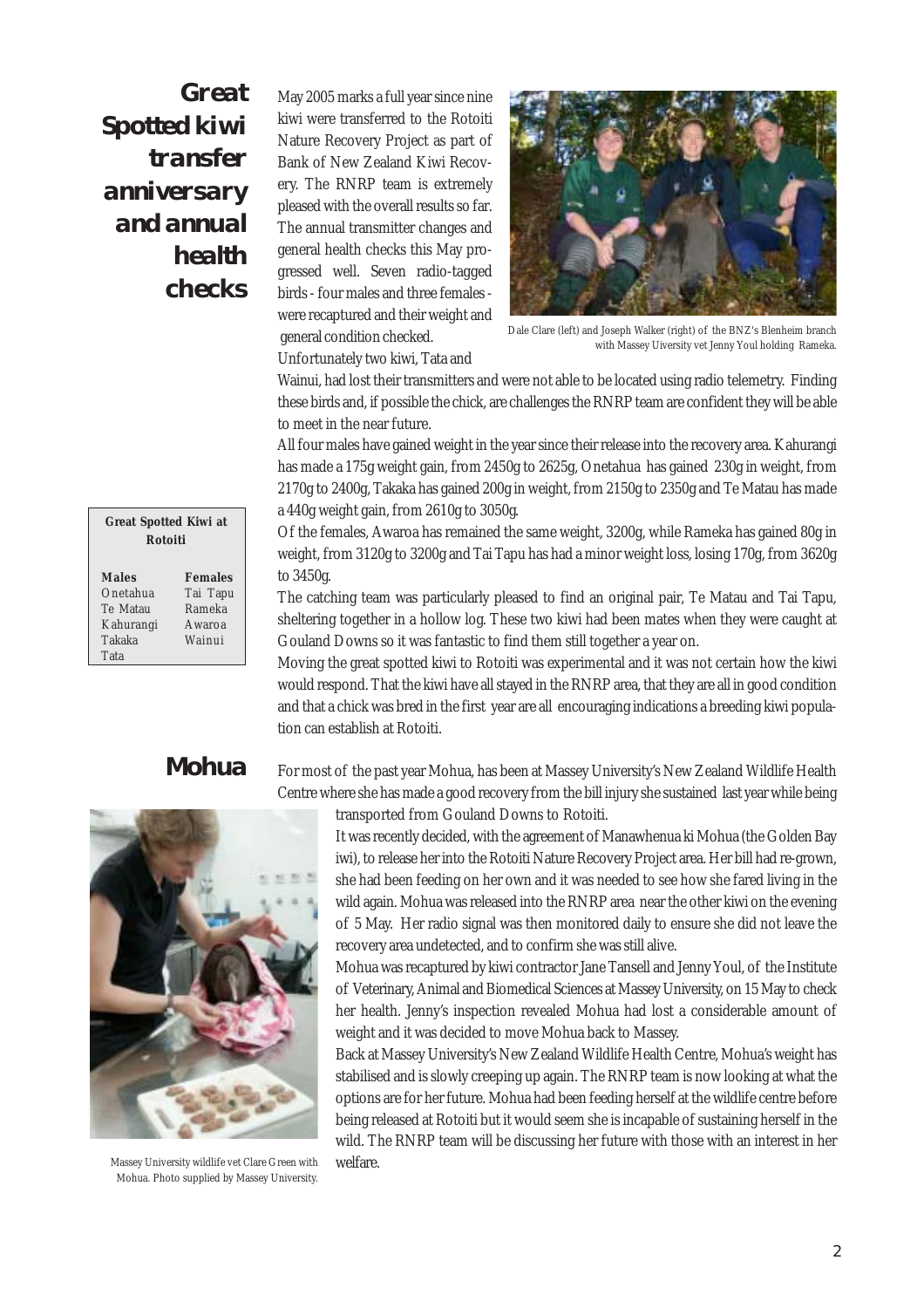## *Kaka breeding 2003-04 final results*

*The three goals of the Rotoiti Nature Recovery Project are: • restoration of the native ecosystem's components and processes*

*• reintroduction of species lost from the area*

*• advocacy for indigenous species conservation and long term pest control* The kaka breeding season finally finished in the third week of June 2004 with the young in the last nest fledging. Overall the season was a success with no adult females killed during breeding.

Six of the nine nests monitored inside or on the periphery of the area under predator control fledged successfully.

 Of the three unsuccessful nests, one was lost to a stoat, and two to possums. This suggests that so far the stoat control regime is working and we are very happy with this result. The loss of two nests to possums is frustrating. These nests were in areas where the Animal

Health Board (AHB) are controlling possums for TB



Kaka. Photo: Allan Poll.

vector management but their control operations took place too late in the season to be of benefit to breeding kaka. While the Rotoiti kaka population will still increase despite these losses, we

hope to tie in with the AHB to try to make their work of more benefit to kaka in the future. Three nests well outside the predator control were banded with aluminium to prevent predators accessing the nests. One of these nests was also ringed with five stoat and rat traps which were checked weekly by the Friends of Rotoiti. All these nests were successful.

Twenty four chicks fledged in 2003-04 and it is likely that more chicks fledged from birds nesting on the St Arnaud Range. Six adult females are known to nest in the old core project area but their transmitters are now dead and their nests cannot be located. In spring 2004, flocks of 8-9 birds were regularly seen flying over the village in the early mornings and evenings. The largest flock reported was of 13 kaka and one bonus falcon.

No kaka breeding activity was detected in the 2004-05 season, due to a lack of flowering and seed set of beech trees.

#### *Wasps*

Summer last year showed all the signs of being one of the biggest wasp years ever. Very high densities of nests and high activity rates had us all geared up for wasp control in late January. A training package in long range weather forecasting or fortune telling would be beneficial as hindsight tells us we needn't have bothered.



Matt Maitland carrying out wasp poisoning.

 A February three times wetter than average had a similar effect upon wasps as poisoning. Wasp numbers at the Rotoroa and Lakehead comparison sites crashed without poisoning to similar levels to those of the treated site at Rotoiti.

This 2004 -05 summer, we again used the insecticide Finitron to control wasps. Poisoning was carried out on January 20th with mixed results.

It seemed that many of the nests took up the poison and were successfully destroyed but a fair few either were not taking protein at the time of poisoning or the nests closer to the bait stations monopolised the bait. This may have been a result of varying developmental progress between nests resulting from the very wet spring. Results so far show that Rotoiti has vastly fewer wasps than either of the untreated sites at Lakehead or Rotoroa, but still many more than we would like. We've limited the damage caused but not removed this threat altogether.